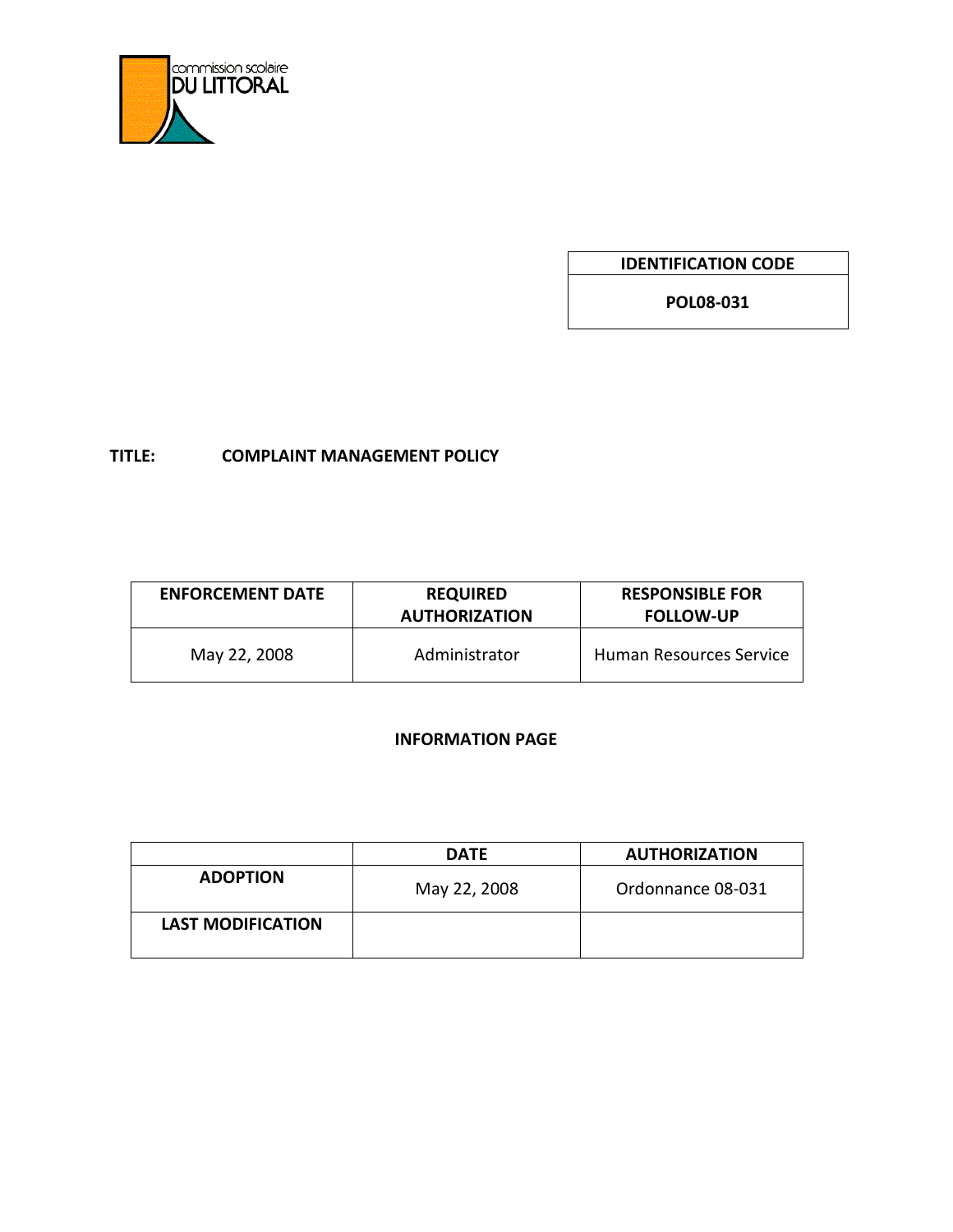

## **TABLE OF CONTENTS**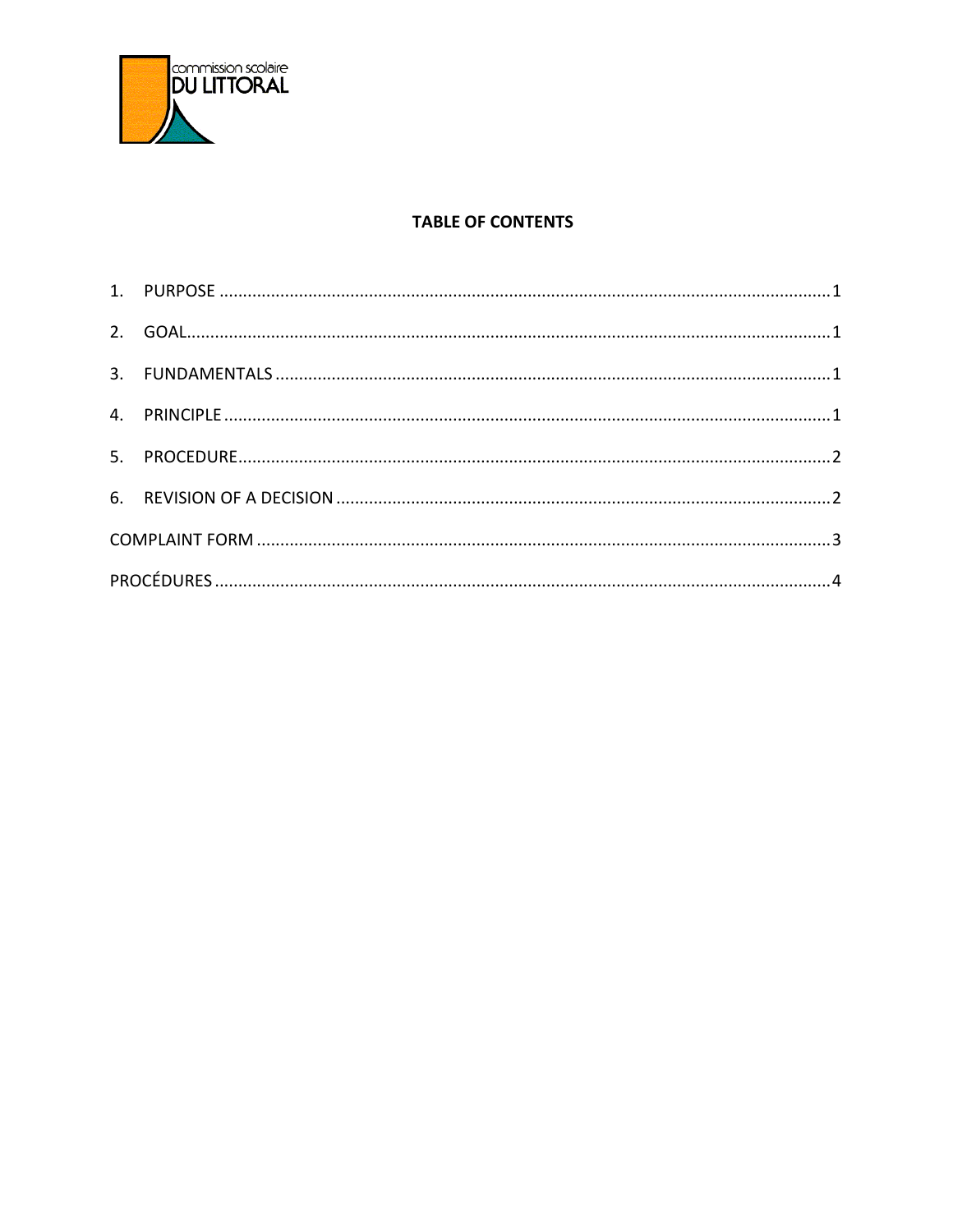

### <span id="page-2-0"></span>**1. PURPOSE**

To ensure the prompt and effective management of complaints.

### <span id="page-2-1"></span>**2. GOAL**

The Commission scolaire du Littoral intends to establish prompt and effective procedures for the management of complaints and to ensure the quality of service provided by identifying the dissatisfaction of a parent, a student or other citizen, and by applying suitable corrective measures.

The present policy does not limit and cannot be substituted for articles 26 to 35 of the Education Act.

#### <span id="page-2-2"></span>**3. FUNDAMENTALS**

The Education Act specifies the functions and powers of personnel required for the operation of a school board establishment.

**Article 260** The personnel required for the operation of a school board shall perform their functions under the authority of the director general of the school board.

The personnel assigned to a school shall perform their functions under the authority of the principal, and the personnel assigned to a vocational training or adult education centre shall perform their functions under the authority of the principal of the centre.

**Article 96.12** The principal, under the authority of the director general of the school board, shall ensure that educational services provided at the school meet the proper standards of quality.

The principal is the academic and administrative director of the school and shall see to the implementation of the decisions of the governing board and of the other provisions governing the school.

**Article 96.21** The principal is responsible for the management of the staff of the school [...]

**Article 110.9** The principal, under the authority of the director general of the school board, shall ensure that educational services provided at the centre meet the proper standards of quality.

The principal is the academic and administrative director of the centre and shall see to the implementation of the decisions of the governing board and of the other provisions governing the centre.

#### <span id="page-2-3"></span>**4. PRINCIPLE**

The school board acknowledges that each student, his or her parents or legal guardian, (if the student is a minor) and any citizen has the right to express a dissatisfaction concerning services which he or she received, or should have received without fear of reprisals, as well as the right to obtain, as soon as possible, the suitable corrective measures, if it is necessary.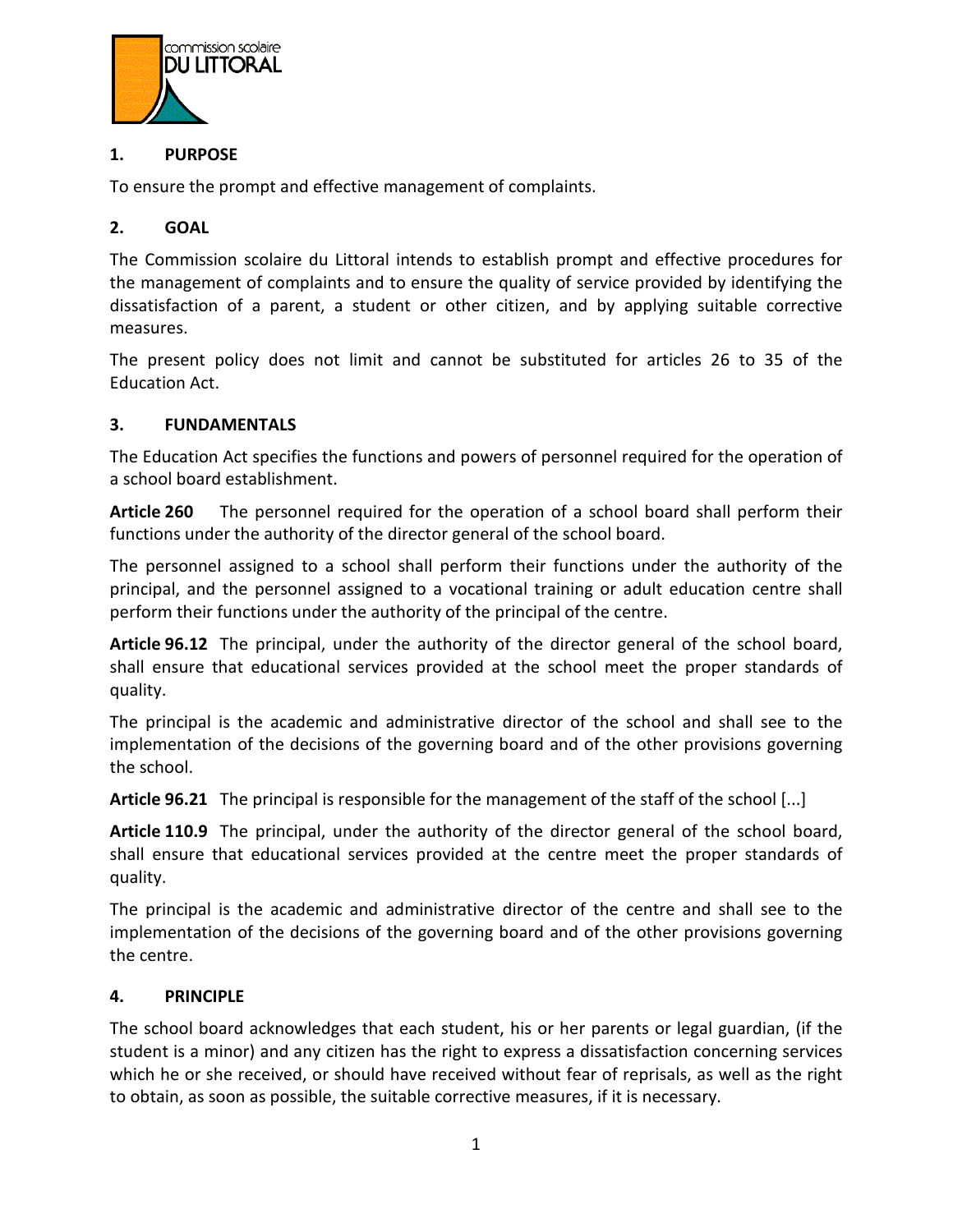

### <span id="page-3-0"></span>**5. PROCEDURE**

All complaints regarding the quality of service rendered or service to be rendered, and which concerns school or centre personnel, must be submitted to the school or centre director. Complaints concerning a school or centre director or personnel in the administration office must be submitted to the administrator of the school board.

A complaint is normally submitted in writing, using the complaint form available in all schools and centres governed by the school board. The school or centre director or the administrator must note and take into account any complaint which is made verbally by an **identified** person.

A complaint made by an unidentified person, may, depending upon the nature of the complaint, be taken into consideration.

An acknowledgement of delivery will be sent to the author of a written complaint within ten days of reception.

A copy of the written complaint shall be sent to the administrator of the school board.

The complaint shall be diligently examined and, if necessary, the person concerned promptly advised, in an appropriate manner, of the corrective measures to be carried out.

Any complaint containing the name of the plaintiff is personal information and is subject to the access controls envisaged in the *Act respecting Access to documents held by public bodies and the Protection of personal information.*

All complaints and accompanying documentation are preserved for a period of five (5) years; the school or centre director must submit a report to the administrator of any complaints received and the action or follow-up taken.

Any person can obtain the assistance of the secretary-general for the preparation of his or her complaint.

A copy of this policy shall be given annually to the presidents of the governing boards and the parents' committee.

The administrator is responsible for the application of this policy and, if necessary, can enact procedures which will facilitate the application of it.

### <span id="page-3-1"></span>**6. REVISION OF A DECISION**

A person, who believes that a complaint was not treated by the school or centre director, may appeal directly to the administrator.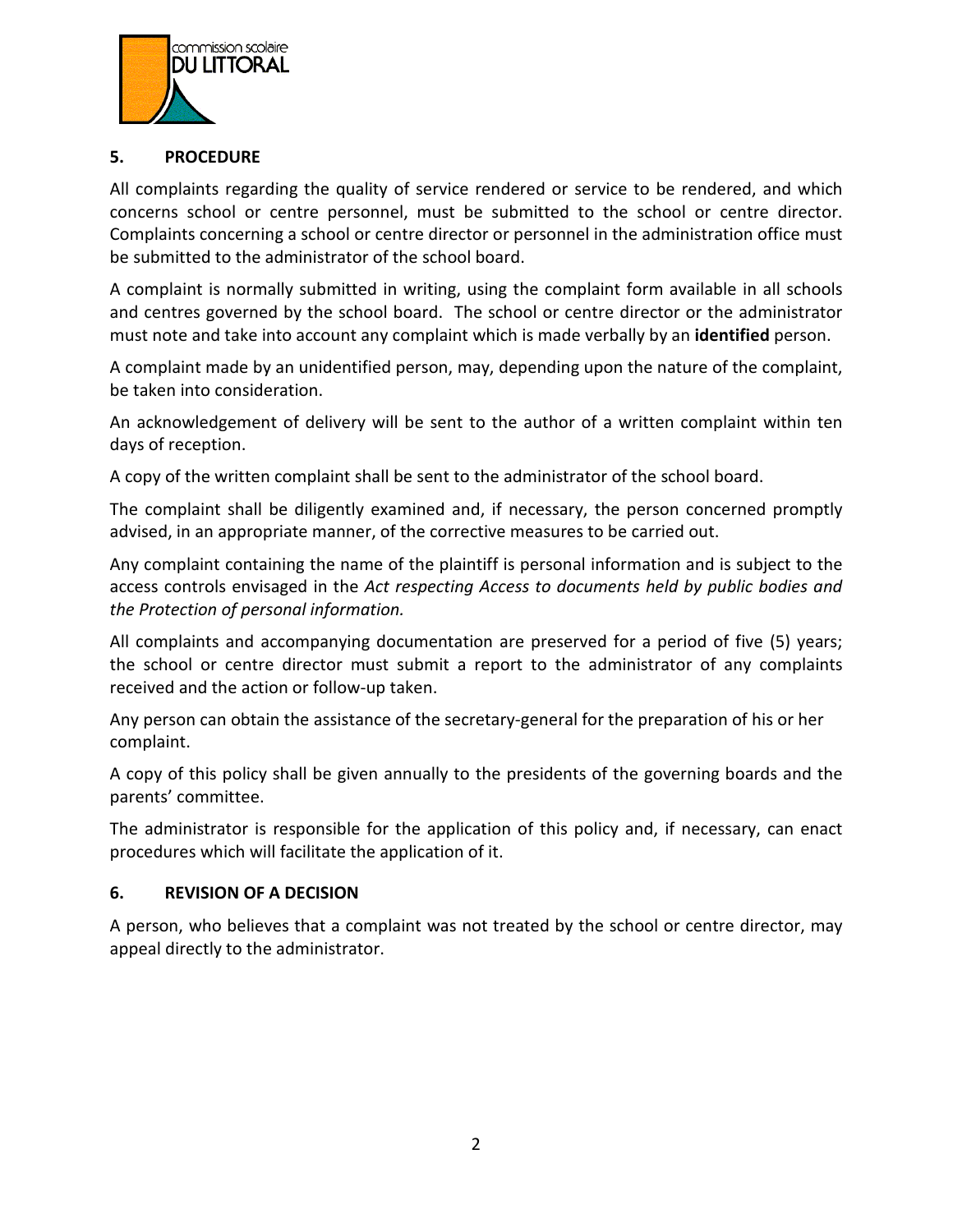

#### **COMPLAINT FORM**

#### <span id="page-4-0"></span>**PRINCIPLE**

The school board acknowledges that each student, his or her parents or legal guardian (if the student is a minor) and any citizen has the right to express a dissatisfaction concerning services which he or she received, or should have received, without fear of reprisals as well as the right to obtain, as soon as possible, the suitable corrective measures, if necessary.

#### **NATURE OF THE COMPLAINT**

Briefly describe the problem: specify the facts, the circumstances, the personnel and/or other persons implicated, the date, the place and the damages suffered, if applicable.

Date : \_\_\_\_\_\_\_\_\_\_\_\_\_\_\_\_\_\_\_\_\_\_\_\_\_\_\_\_ Signature : \_\_\_\_\_\_\_\_\_\_\_\_\_\_\_\_\_\_\_\_\_\_\_\_\_\_\_\_\_\_\_\_\_\_\_\_\_\_ Address : \_\_\_\_\_\_\_\_\_\_\_\_\_\_\_\_\_\_\_\_\_\_\_\_\_\_\_\_\_\_\_\_\_\_\_\_\_\_  $\mathcal{L}_\text{max}$  , and the set of the set of the set of the set of the set of the set of the set of the set of the set of the set of the set of the set of the set of the set of the set of the set of the set of the set of the Telephone : \_\_\_\_\_\_\_\_\_\_\_\_\_\_\_\_\_\_\_\_\_\_\_\_\_